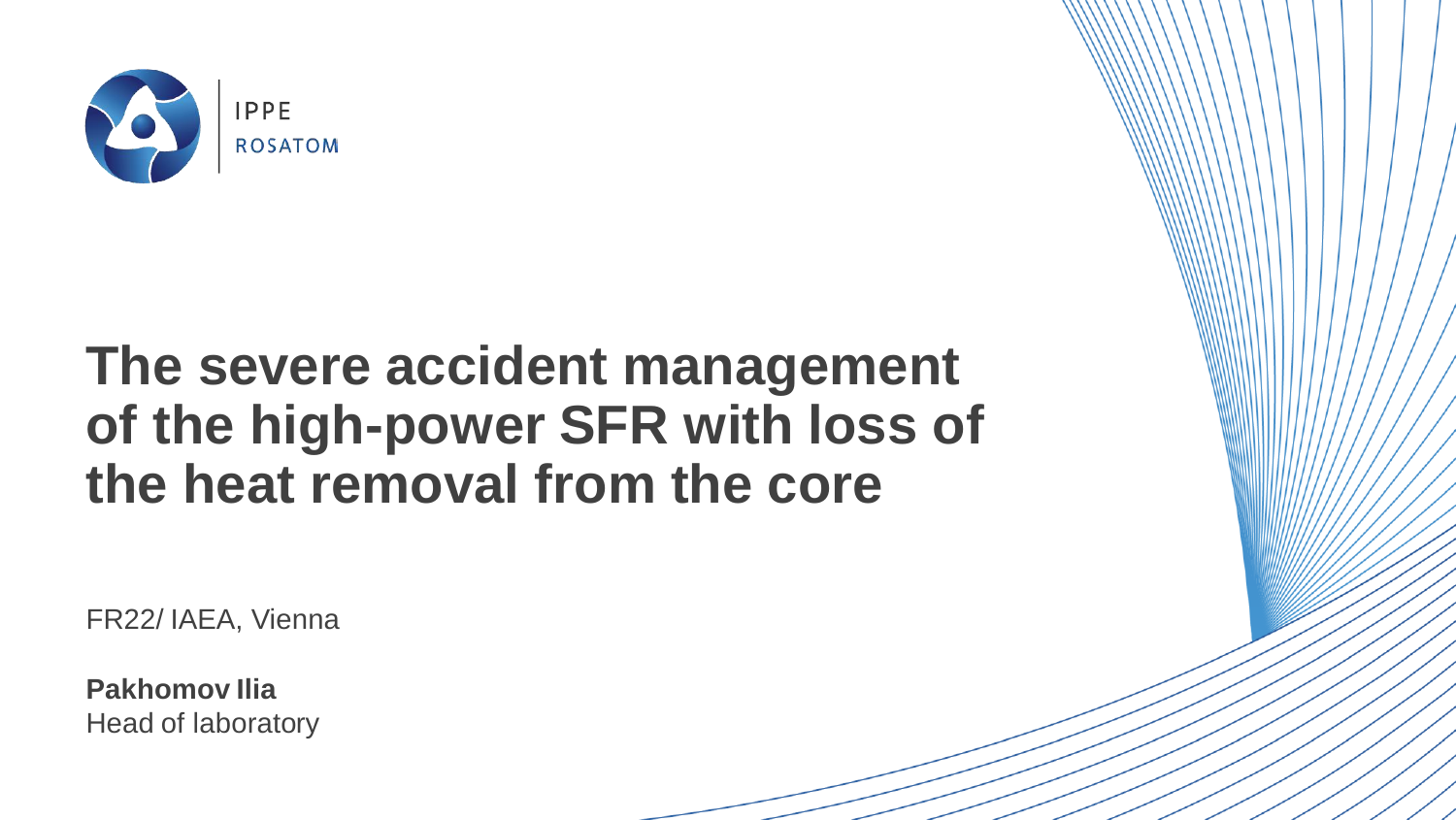#### **Introduction**



#### Studies shows

- the difficulty of predicting the place, time and energy of earthquakes, satisfying both the requirements of accuracy and reliability
- impossibility of forecasting, as evidenced by the occurred catastrophic earthquakes
- an increase in the number of earthquakes in the twentieth century there were 2000 with a rate of magnitude more than 7, in 65 of them it was higher than magnitude 8

The Fukushima NPP (Japan) accident has shown, the design of the power unit should consider the unforeseen excess of the intensity of external influence



Earthquake in Van (Turkey), 2011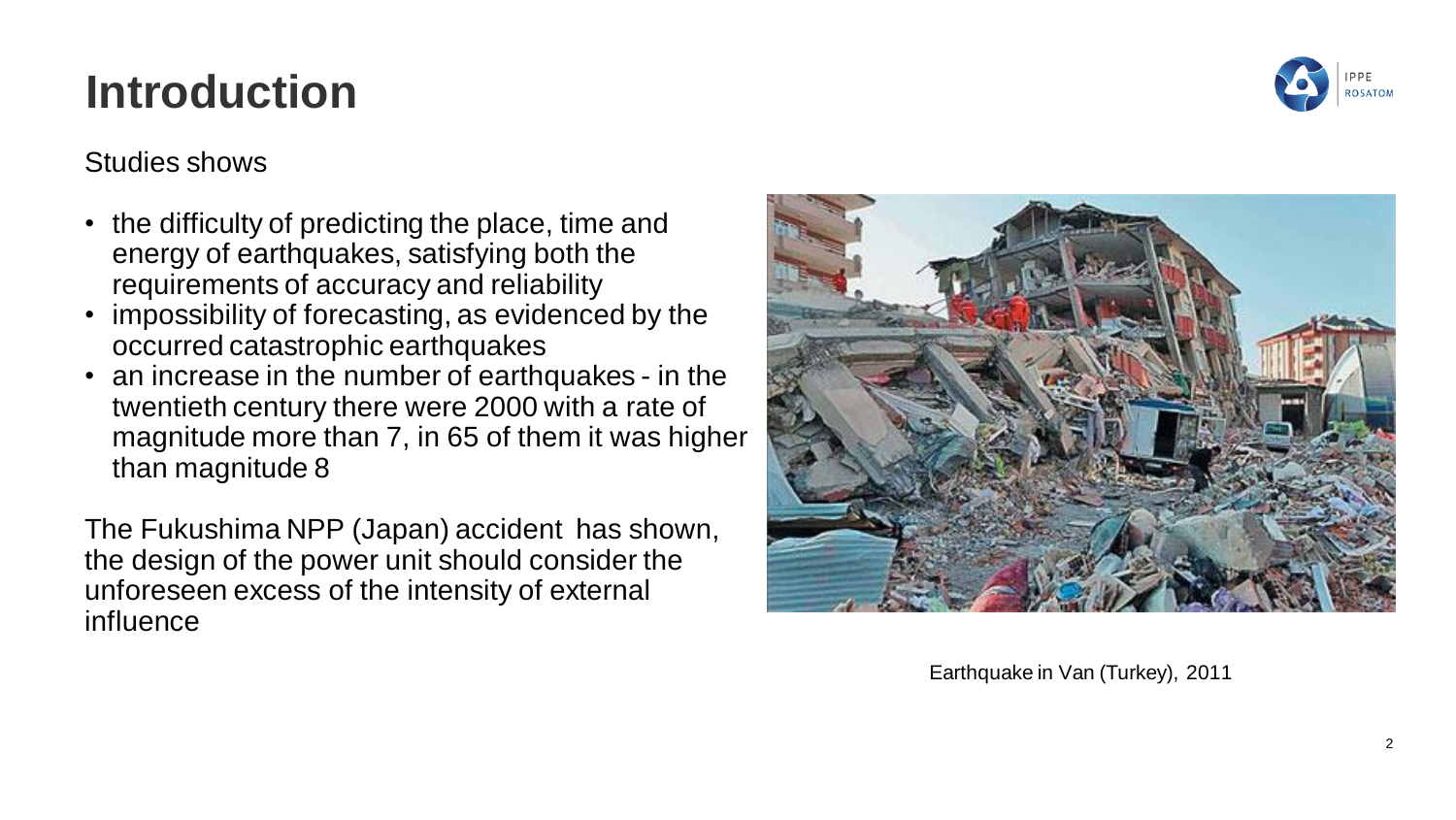#### **Natural safety characteristics of fast reactors**



Sodium fast reactors properties

.

- Low corrosiveness of sodium and insignificant mechanical stress on the reactor vessel, allowing a short-term (tens of hours) increase in the temperature of the vessel
	- safe operation limit  $600^{\circ}$ C
	- the limit of leakage and possible release of radionuclides  $-800^{\circ}$ C
- Huge heat capacity of the integral primary circuit, allowing for a long time to provide normal radiation and other conditions for the operating personnel actions in the management of severe accident. For the BN-1200 reactor, for example, this is at least 3 hours.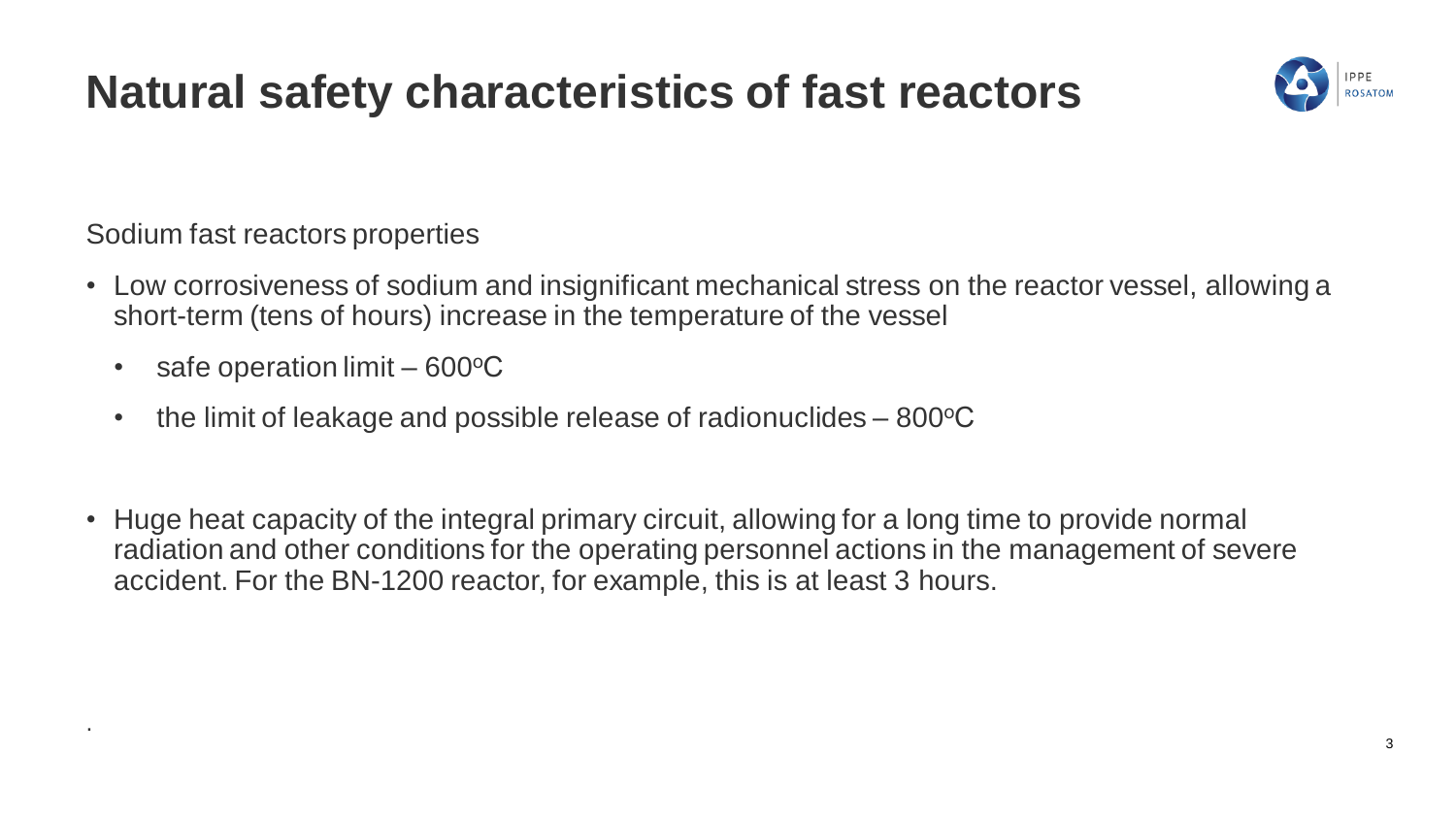## **Method for managing severe accident**



Heat removal from the reactor vessel due to air **doesn't ensure** that the reactor vessel operation safety limit is not exceeded

It is proposed to limit heat removal - not to exceed the vessel temperature 800 °C in the conditions of a severe accident such as the accident at the Fukushima NPP

The system of emergency heat removal from the reactor vessel by air consists of: Inlet cold air pipe cladding of lower part of reactor vessel cladding of upper part of reactor vessel outlet hot air pipe one valve on cold and hot pipes

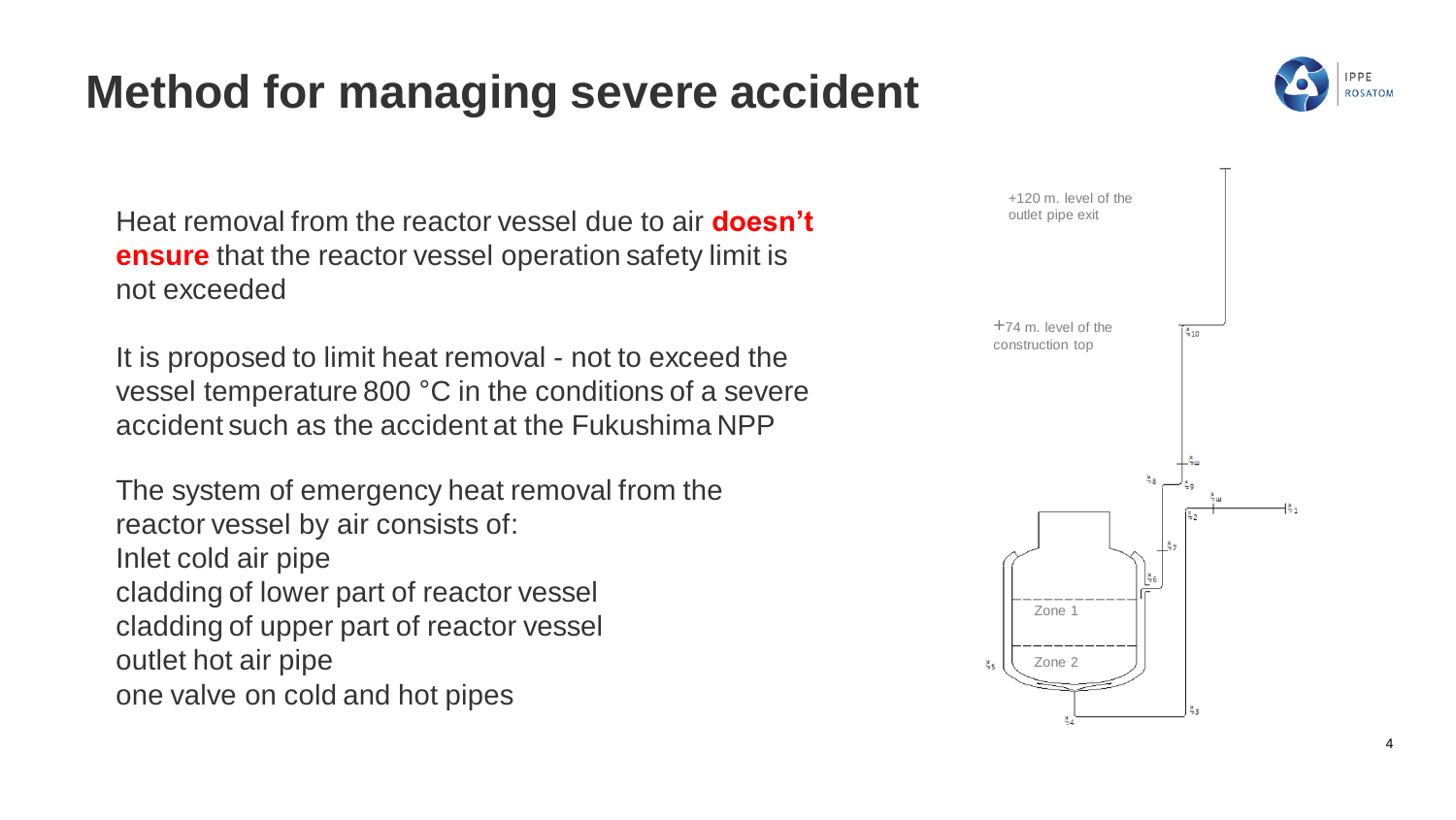# **System layout**

- The arrangement of the cold air inlet pipe can be made based on the convenience of general arrangement solutions
- A heat-insulated hot air chimney is installed along the wall inside the main building before entering the annex
- Valves on cold and hot pipes should be located as close as possible to the vessel



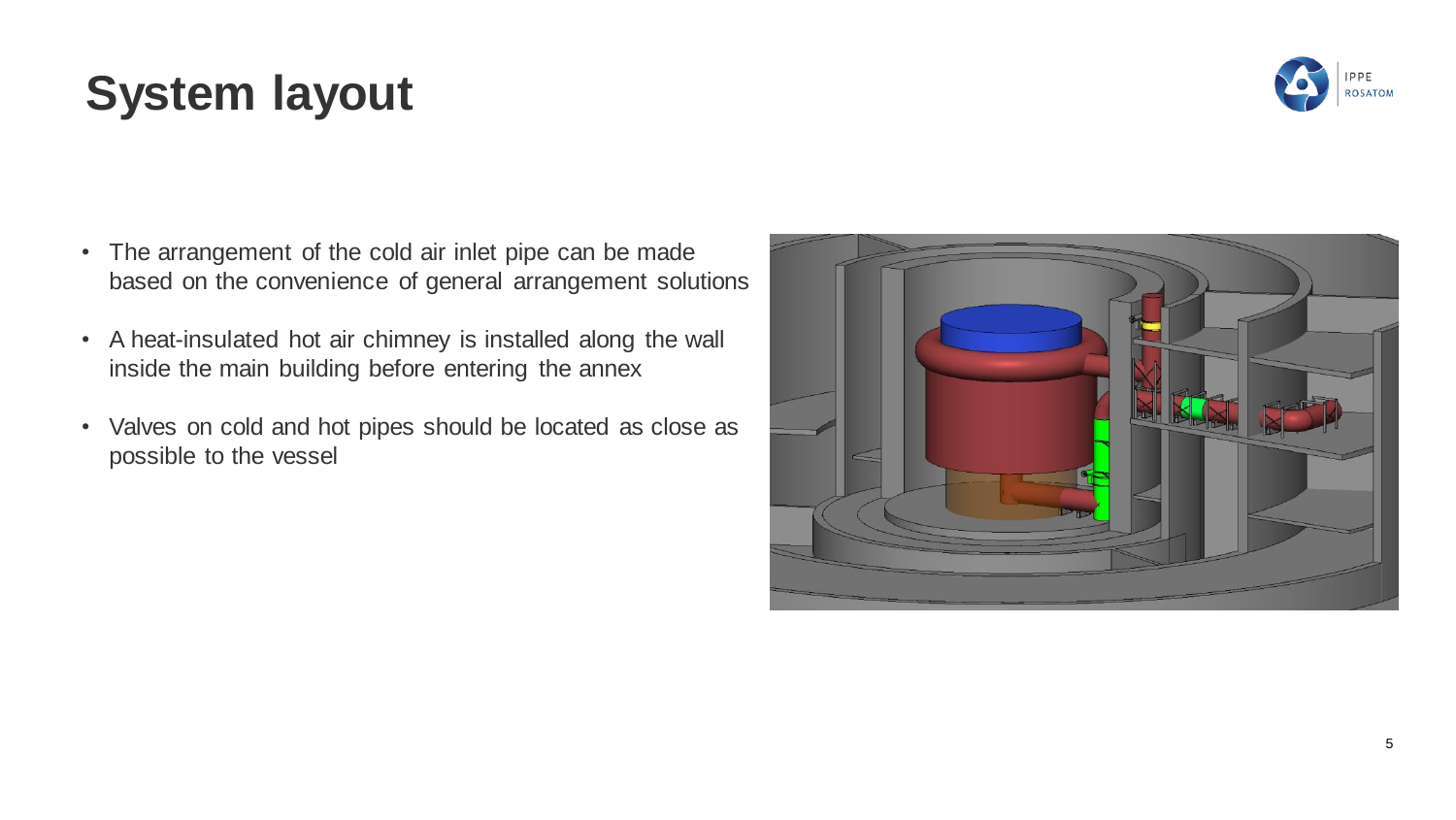# **Air circulation path**

- The air path around the safety vessel is created by the lining with a 100 mm gap
- On the length of the cylindrical part of the safety vessel  $\sim$ 12 m high, the cladding itself consists of a aluminum alloy with vertical ribs every 100 mm around the circumference
- On the pit side, the cladding is provided with thermal insulation
- The cladding elements are fixed in the load -bearing cells section in such a way that they can be removed for access to the safety vessel
- The removable cladding elements are not provided with ribs in the lower part of the safety vessel
- The internal cladding surface is coated by a heat -resistant black paint to improve radiation heat transfer

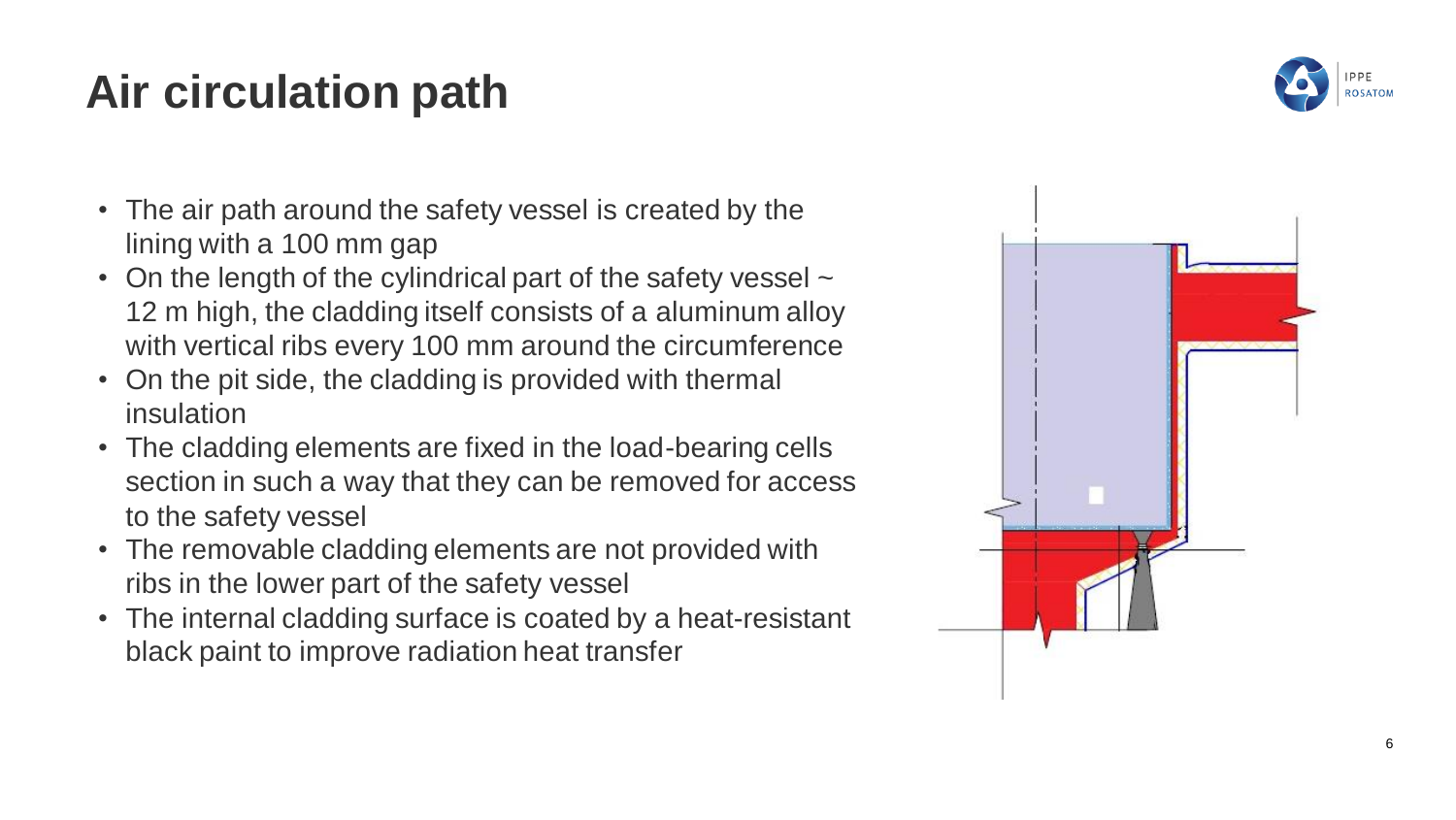### **Physical model of the process and basic prerequisites**



Heat transfer to air is carried by:

- Due to the transfer of heat by radiation to the safety vessel and cladding
- Due to heat removal from the safety vessel shell and the cladding to the air
- Heat transfer due the contact of the ribs and the safety case is not taken into account

The sodium thermal regime and the vessel temperature in zone 1 are determined by intense circulating flows of sodium, which are initiated by the core decay heat, the heat outflow to the air, and to zone 2.

In zone 2, circulation flows is neglected and thermal regime is determined by the heat flux from zone 1 to zone 2 by the sodium layer thermal conductivity and heat removal to air

It is considered that there is no lag of the structural elements temperature from the sodium temperature



7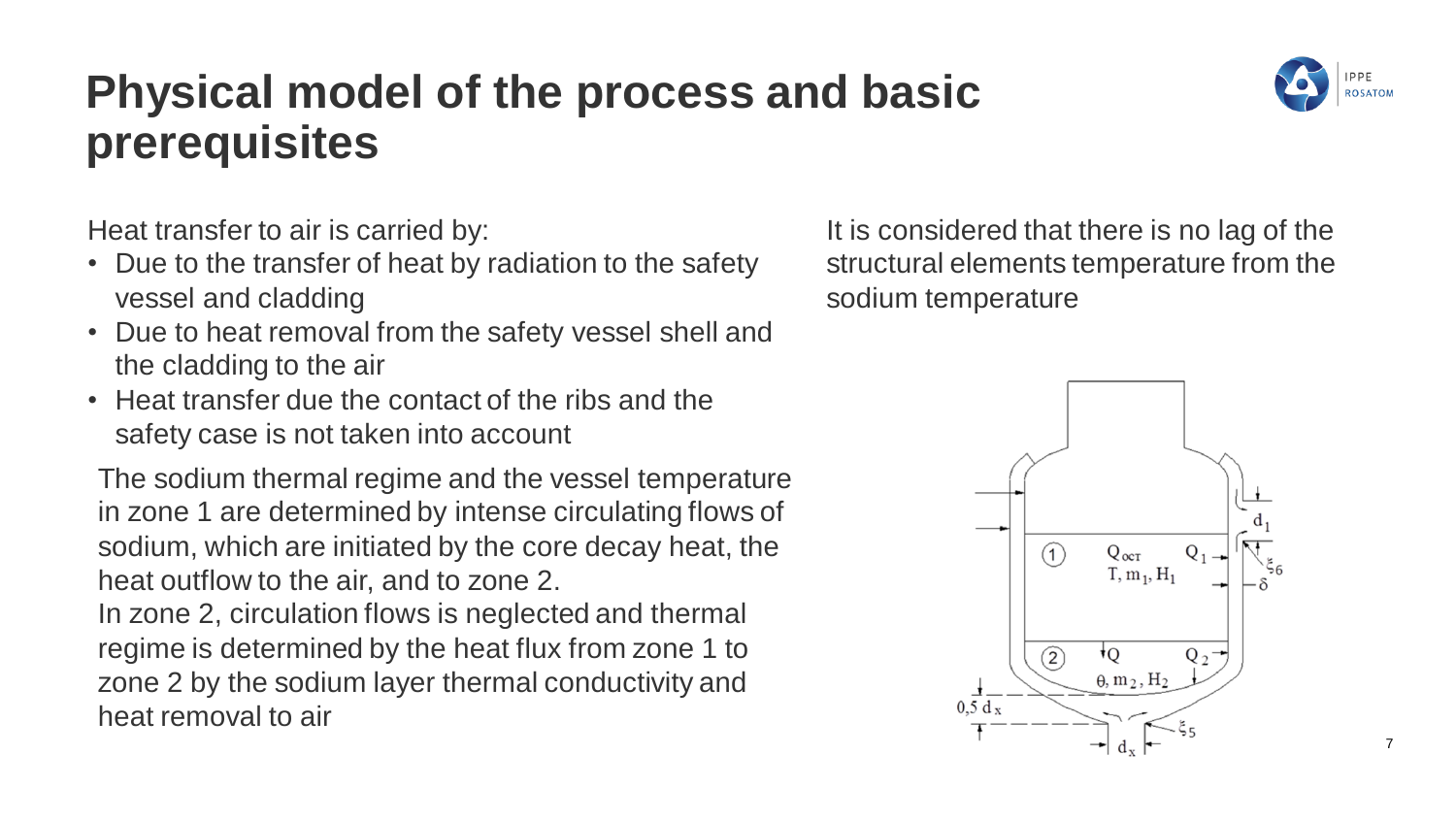#### **Mathematical description of the process and initial parameters.**



The main assumptions are as follows

- The temperature in zones 1 and 2 of sodium and vessel is average
- The safety vessel heat capacity is not taken into account
- The surfaces of the vessel and the safety vessel in the zones are equal
- The surface of the cladding in zone 1 increases by 3 times due to the ribs

initial parameters for the air circulation path

- Hot pipe height 105 m.
- Diameters of inlet and outlet pipes 2 m.
- Surface of vessel and safety vessel of zone 1 600 m<sup>2</sup>
- Surface of cladding with ribs of zone 1 1800  $m<sup>2</sup>$
- Surface of vessel, safety vessel and cladding of zone  $2 - 400$  m<sup>2</sup>
- Gap between vessel and safety vessel 0,14 m.
- Height and length of zone 1 channel 12 m.
- Height of zone 2 channel 3 m.
- Inlet air temperature–20°C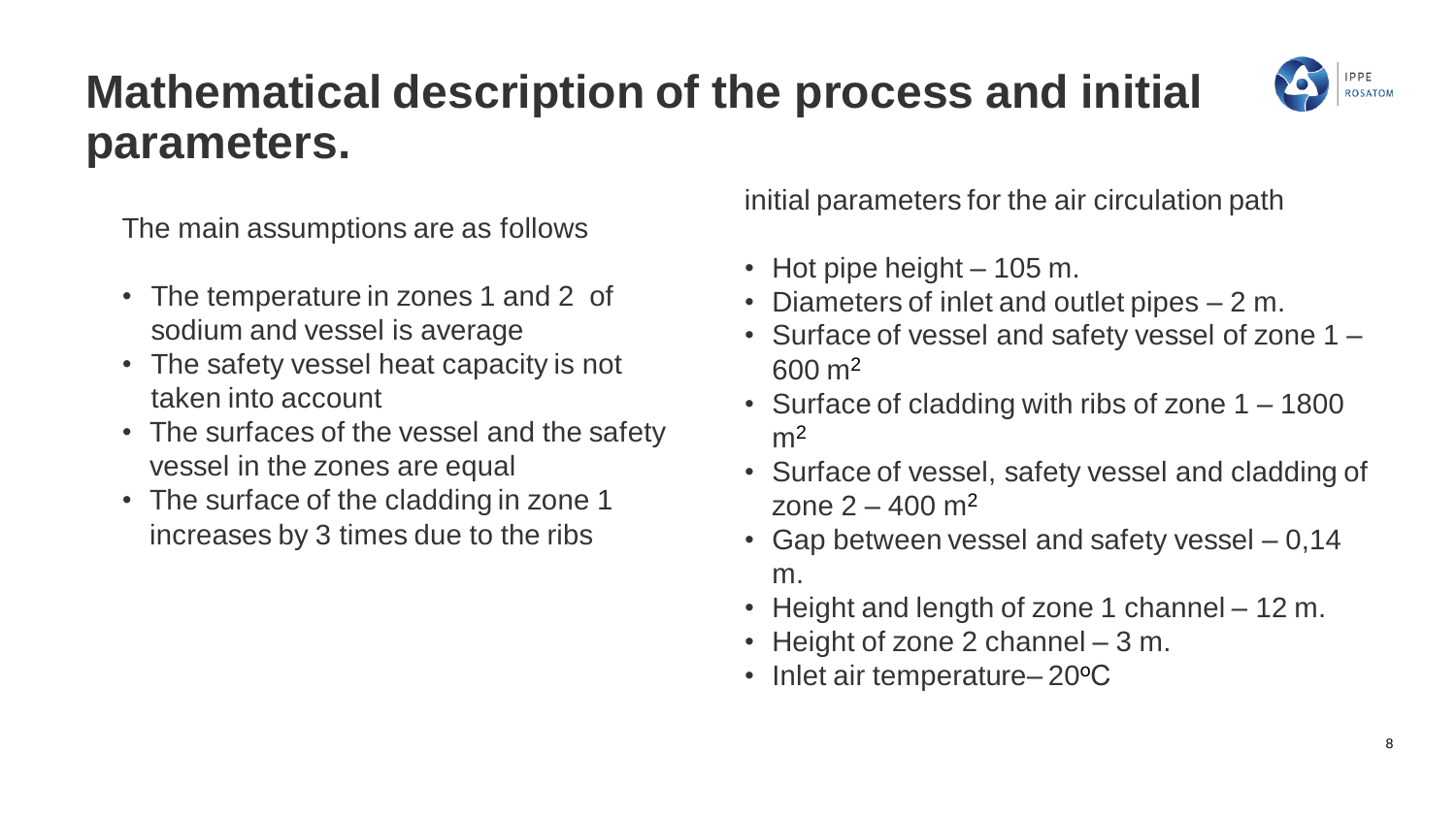#### **Calculation procedure**



•Between the vessels only the heat transfer by radiation is taken into account

•Average sodium temperature in zone  $1 - 515$ °C •Average sodium temperature in zone  $2 - 410$ <sup>o</sup>C

Forced circulation The forced air flow powered by compressor with rate 70 kg/s •Required pressure is 200 kg/m<sup>2</sup>

The matching of the obtained parameters is achieved by several iterations at each time step

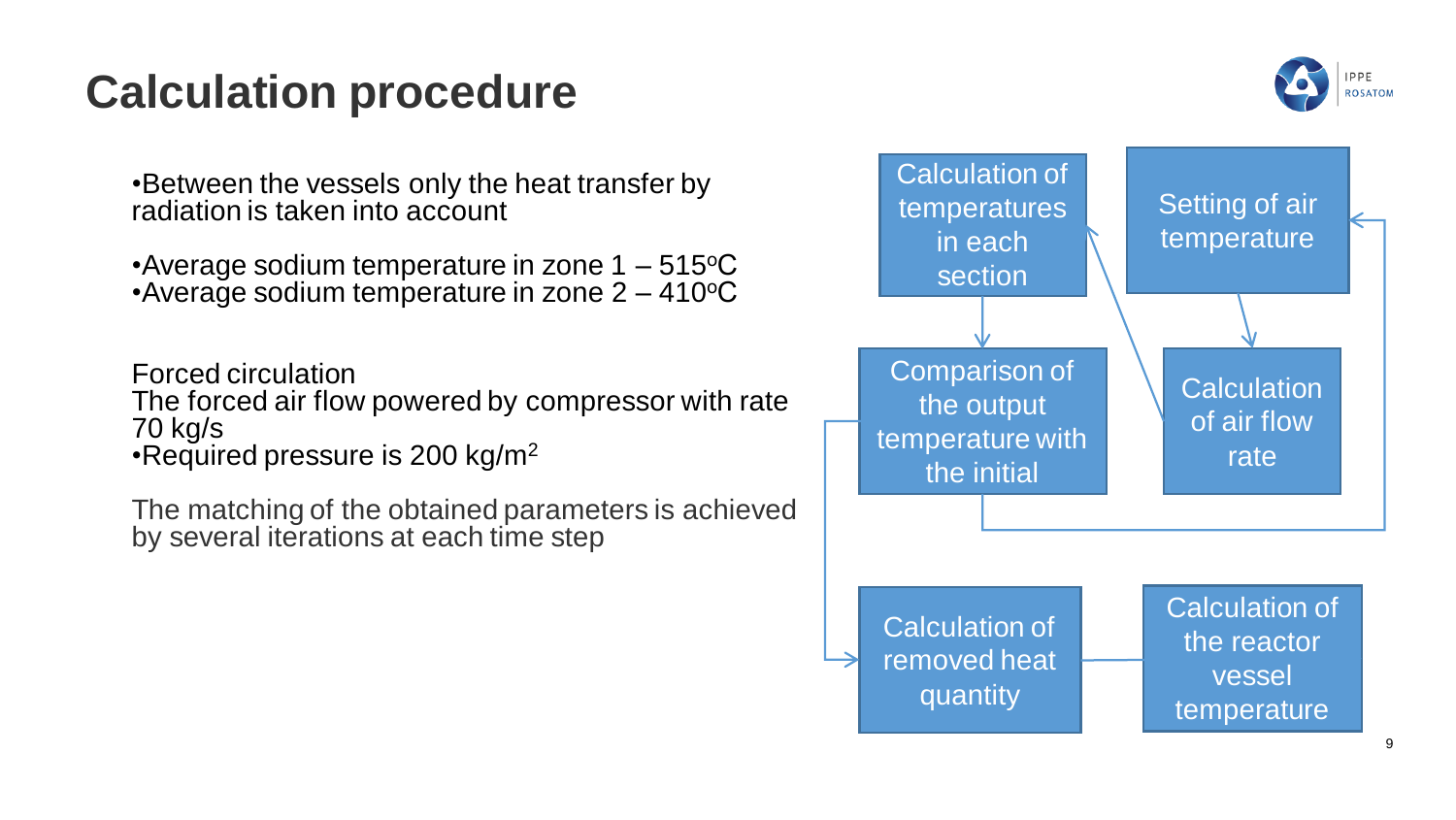### **The gap between the vessel and the safety vessel**



This option changes the established canons regarding the tasks of the safety vessel

The gap between the vessel and the safety vessel inclusion in the air cooling system presupposes the elimination of the superposition of two severe accidents: significant vessel failure and external influence leading to common failures of all systems, except those located in the reactor building

The physical and mathematical models differ from those stated only in designations and in the number of equations and initial data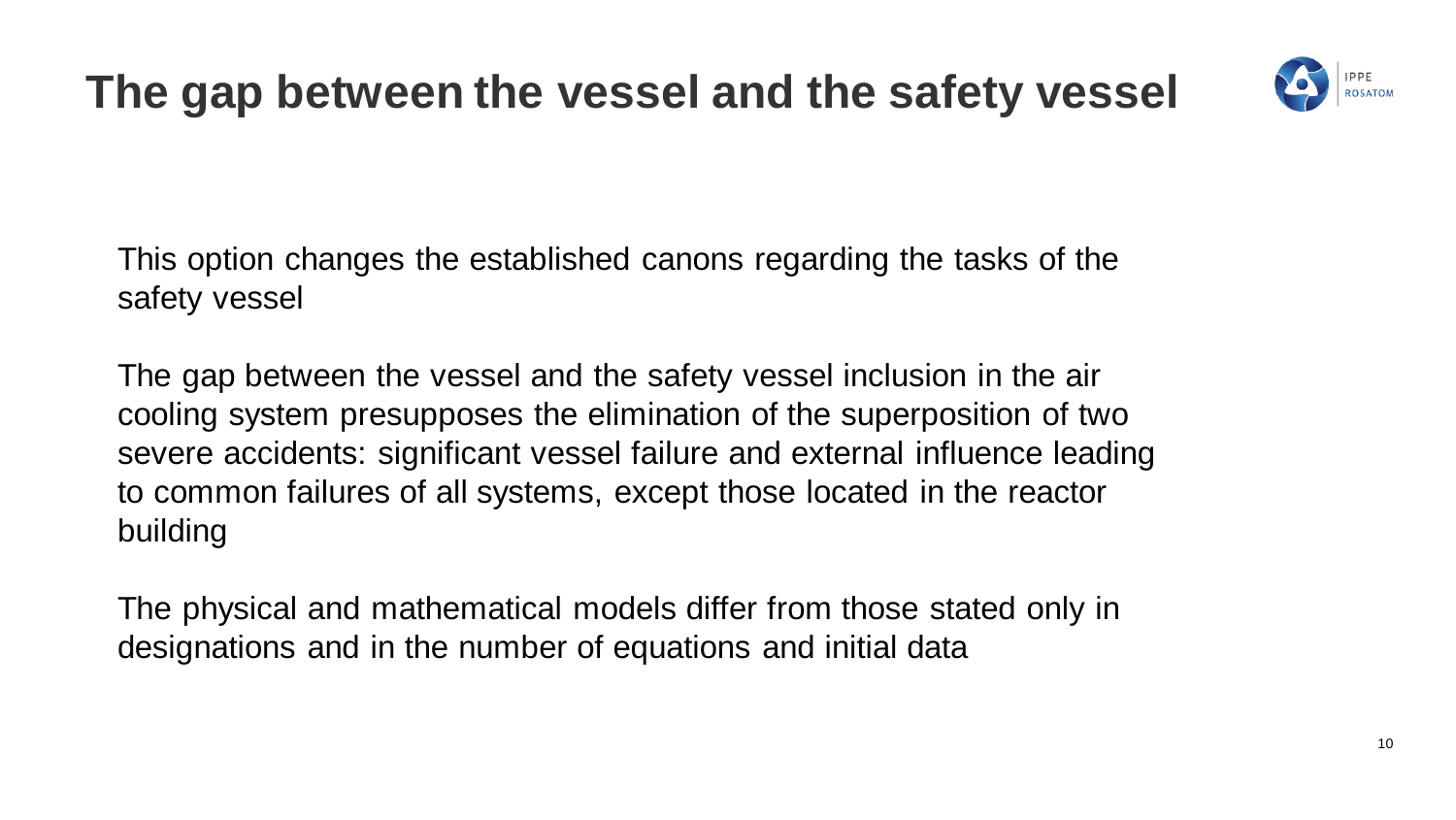# **Calculation results**



| <b>Parameter</b>                               | <b>Option</b> |                |          |                |                           |                             |
|------------------------------------------------|---------------|----------------|----------|----------------|---------------------------|-----------------------------|
|                                                | 1             | $\overline{2}$ | 3        | $\overline{4}$ | 5                         | $6\phantom{1}$              |
| Hot pipe height, m                             | 105           | 60             |          | 105            | 105                       | 30                          |
| Time to reach maximum<br>temperature zone 1, h | 36            | 42             | 27       | 48,3           | 20                        | 28,3                        |
| The vessel zone 1 maximum<br>temperature, °C   | 748           | 775            | 700      | 796            | 651                       | 698                         |
| Air flow circulation channel                   | cladding      | cladding       | cladding | v-sv gap*      | $v$ -sv gap*<br>/cladding | $gap*$<br>V-SV<br>/cladding |
| Intensifier in zone 1 (ribs)                   | no            | yes            | no       | no.            | no/yes                    | no/yes                      |

\*v-sv gap - gap between vessel and safety vessel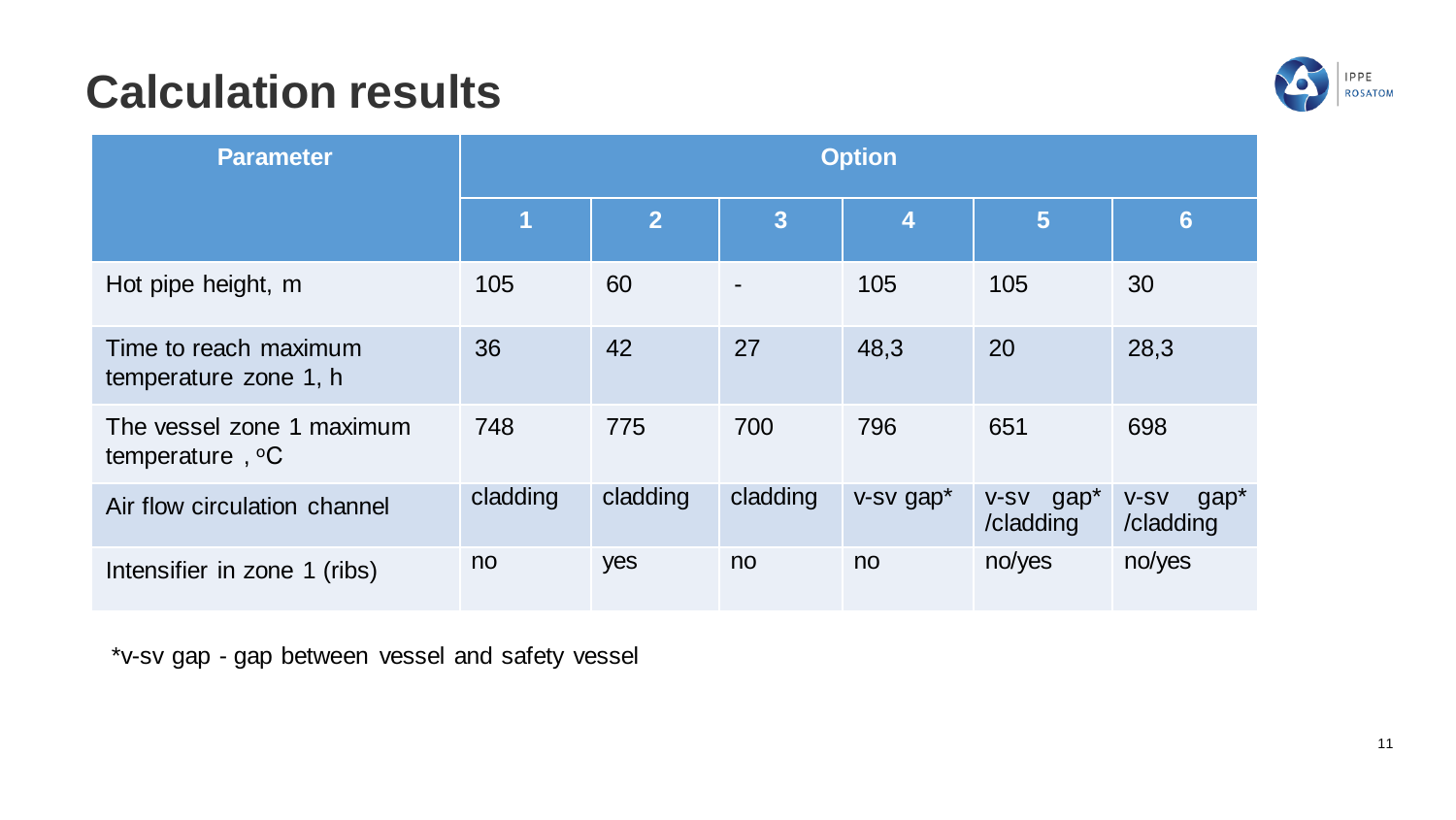#### **Calculation results**



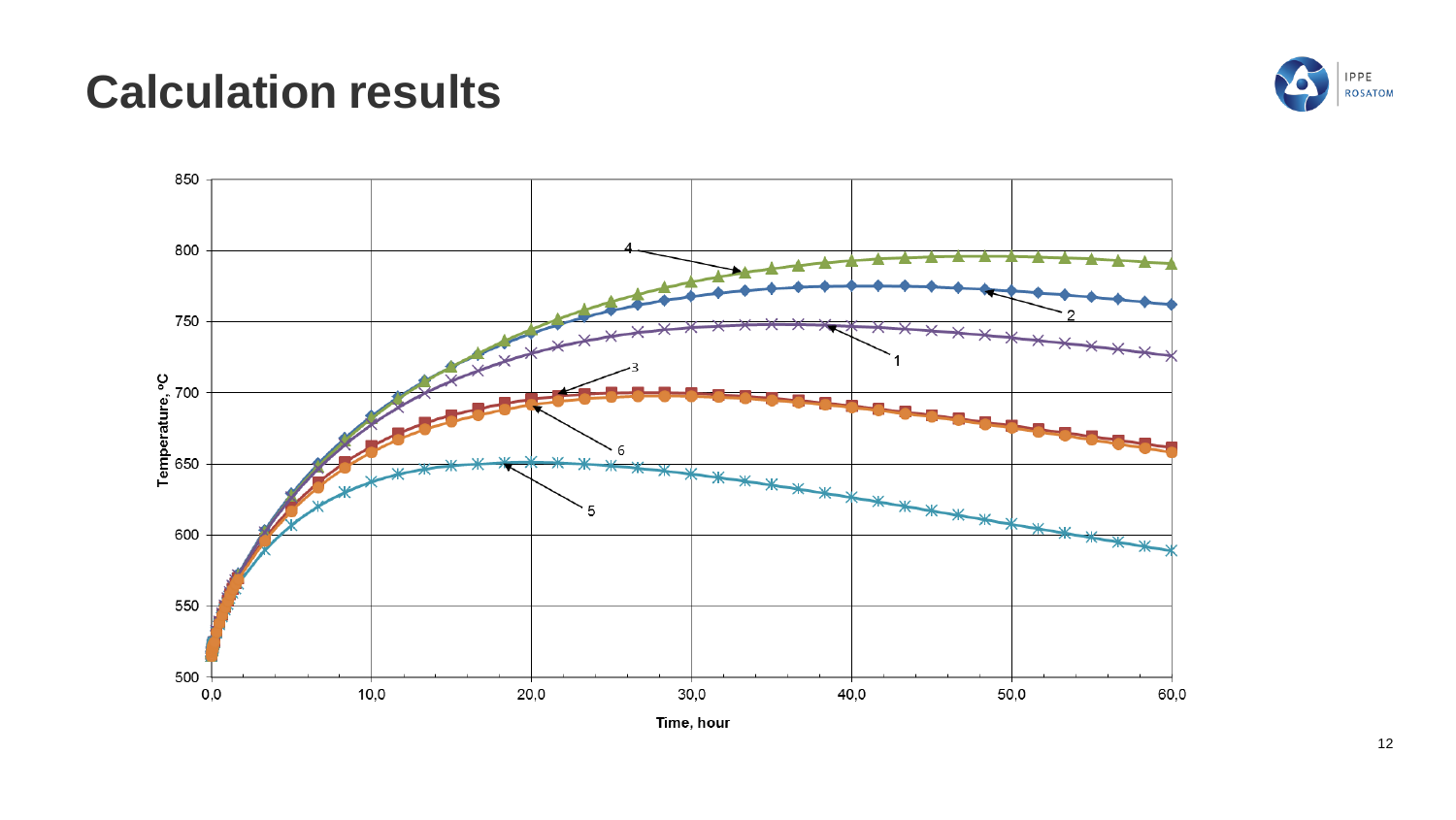#### **Conclusion**



- 1. Thus, taking into account heat exchange by radiation provides a regime for managing a severe accident for fast reactors with sodium coolant by removing heat from the reactor vessel through natural air circulation channels around the reactor
- 2. Even with heat removal through only one channel, the safety vessel cladding, only a short-term increase in the temperature of the vessel to 750°C
- 3. Optimization of hydraulic resistance and heat transfer intensifiers in air channels can significantly reduce the limiting temperature of the main vessel